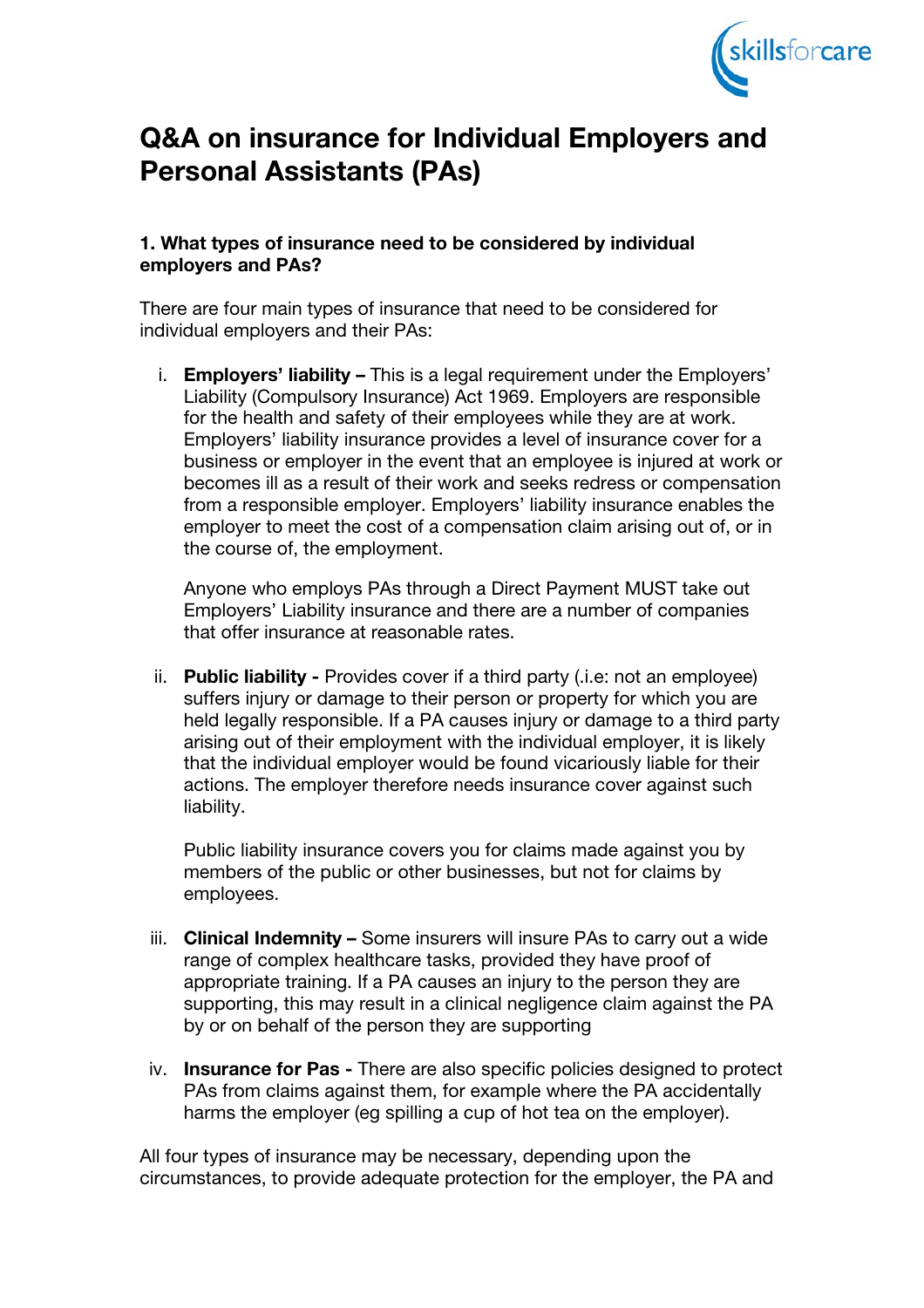

third parties who may be affected by the employment relationship in some adverse way. This will not be the case in every circumstance, however, and each situation should be considered upon its own facts, having regard to the nature of services provided. Brokers may be able to offer insurance packages as a cost effective method of protection.

## 2. Should the NHS insist on PAs and individual employers having insurance cover?

All individual employers and self-employed  $PAs<sup>1</sup>$  $PAs<sup>1</sup>$  $PAs<sup>1</sup>$  are required by law<sup>[2](#page-1-1)</sup> to have Employers' Liability insurance.

There is an order<sup>[3](#page-1-2)</sup> requiring regulated professionals to have indemnity cover. However, PAs employed via a direct payment do not need to comply with this legislation, even if carrying out activities which might otherwise be performed by health professionals, unless they are a member of a regulated health profession.

The NHS Litigation Authority is clear that if a person is harmed by their PA when carrying out medical procedures such as PEG care, and the PA does not hold appropriate clinical indemnity insurance then, strictly speaking, the responsibility would not fall back to the NHS to pay any compensation or take any blame, as the NHS is not the employer of the PA: the direct payment recipient is.

However, where an untoward incident such as this occurs, the NHS is very likely to be seen by the individual, family members or members of the public as having some responsibility towards the direct payment recipient. Questions might arise as to whether or not the individual employer and the PA were given adequate support and advice about obtaining appropriate insurance or whether there was enough money in the budget to cover the costs of insurance.

If a service user were injured by the action of a PA employed through an agency commissioned directly by the clinical commissioning group (CCG), the individual injured would have recourse via the agency's insurance cover. Where an individual employs their own PAs, however, it is the individual's responsibility to check that the PAs have adequate clinical indemnity cover.

## 3. Should the NHS fund the insurance?

The costs of insurance should be seen as part of the costs of providing an appropriate support package through a personal health budget and should therefore form part of the budget allocation.

<span id="page-1-0"></span><sup>&</sup>lt;sup>1</sup> It should be noted that under most circumstances HMRC consider PAs to be employees and not self-employed. Anyone operating as or employing, a PA who considers themselves as self-employed should confirm this status with HMRC

<span id="page-1-1"></span><sup>2</sup> Employers' Liability (Compulsory Insurance) Act 1969

<span id="page-1-2"></span><sup>3</sup> The Health Care and Associated Professions (Indemnity Arrangements) Order 2014